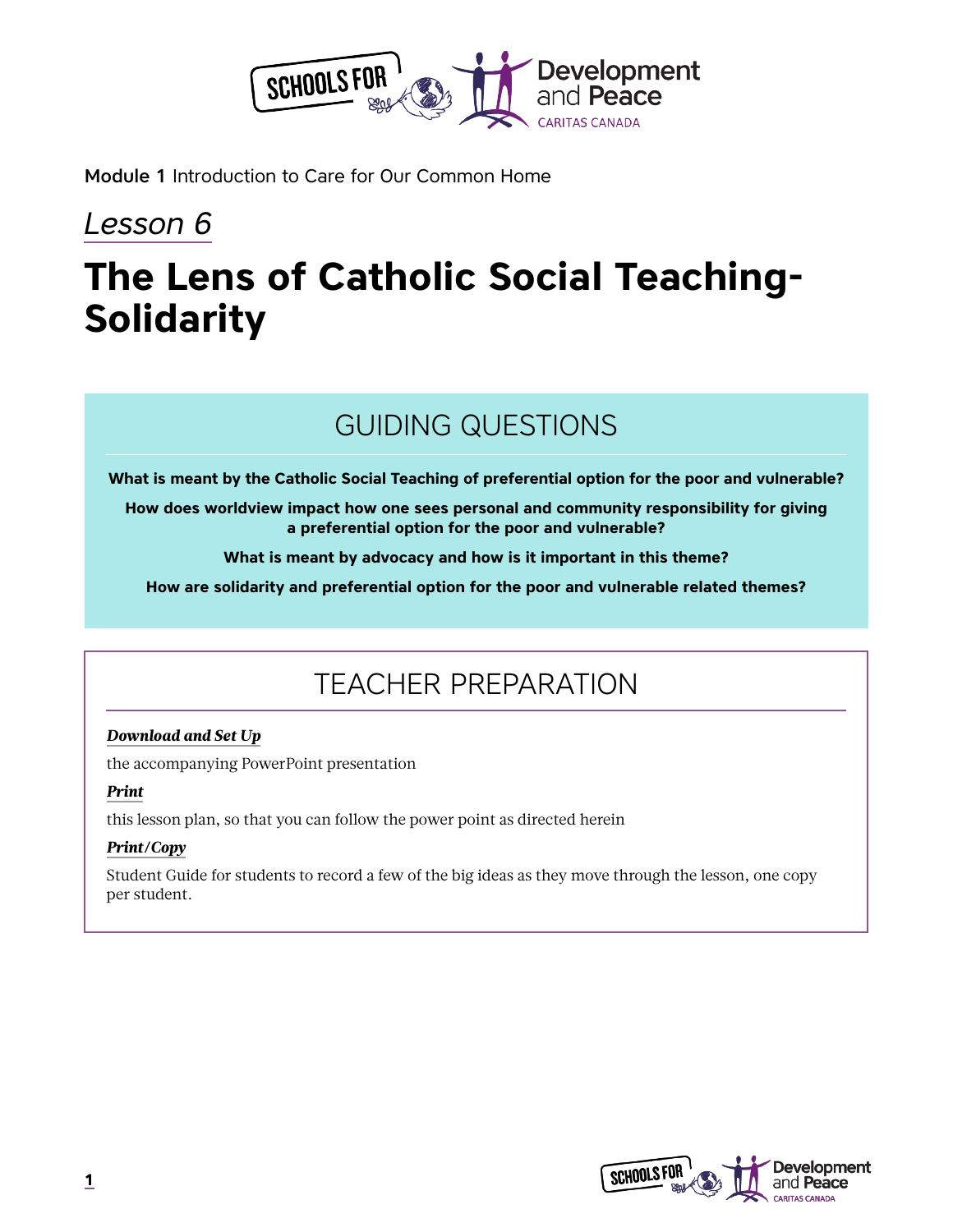# LESSON PLAN

### *IGNITE*

*Quick surfacing of thinking in the students*. Ask students to record a phrase or sentence in response to each of the following questions. The teacher verbally asks the question and gives a moment for students to record thoughts. When the five questions are done, invite student responses: 3 students for each question. Receive answers with no comment, just a gracious nod.

- What does it mean "to be poor"? *NOTE TO TEACHER: opportunity later to discuss how we are all poor in some ways, but this theme invites us to consider those in most need of opportunities to survive and thrive.*
- **•** What does "vulnerable" mean?
- **•** What does it mean to say you prefer something or someone? Give an example.
- **•** What is an "option"? Give an example.
- **•** What do you think "preferential option for the poor and vulnerable" means?

### *IMMERSE*

### Project the image in Slide 1.

*Ask:*

In one word or phrase, silently think about what *message* you see in this image. What *feelings* do you have in your body and in your spirit as you consider this image? Record responses on paper. *Invite responses.*

*NOTE: she could have just left the bowl of food there, but there is a personal connection here as she feeds him—the warmth of human touch. Note how she bends towards him, not afraid to be close to the poor. Note: the boy's dignity.*

### What does CST say about "Preferential Option for the Poor and Vulnerable"?

### **Go through power point slides 2-8 in this way:**

*Slide 2*- the answer to the posed question is on Notes underneath the slide

**Video links:** [CST 101](https://www.youtube.com/watch?v=c3gxBjtOzNM&list=PLCcRwCf823_M202WeQmkX2ckdlHnsfYmu&index=3) [Sanctum Care Group](https://www.youtube.com/watch?v=w74GkSBOFoc) [Yesica and Hector](https://www.youtube.com/watch?v=MCA-_wwW-uo) (*sneak peek for Module 2*)

*Slide 3*- [CST 101](https://www.youtube.com/watch?v=c3gxBjtOzNM&list=PLCcRwCf823_M202WeQmkX2ckdlHnsfYmu&index=3) is a video (4:26) that introduces this theme in a simple and meaningful way. It was developed by Catholic Relief Services, which is the USA member of Caritas Internationalis. Development and Peace is the Caritas member in Canada. As such, Catholic Relief Services and Development and Peace are sister agencies in Caritas Internationalis.

*Slides 4, 5, 6, 7*: ask questions that come out of the video for classroom discussion.

*Slide 8* – provides the fundamental meaning of solidarity with the poor.

*Ask:* 

- **•** How would someone with the *worldview of domination* and someone with the *worldview of kinship* respond to the quotation in the slide?
- **•** What is the *first step*, always, towards *Solidarity* with anyone? (awareness of the other, listening to the other, seeking to understand someone's situation)
- **•** Once you have listened and gained some understanding, *what is necessary within you*, if you were to begin a journey of solidarity? (the movement of the heart to accompany someone, the decision to give something of yourself)
- **•** Walking in solidarity with someone usually invites one to become an *advocate*.
- **•** *An advocate* is someone who stands up visibly and intentionally for an idea or course of action or person.

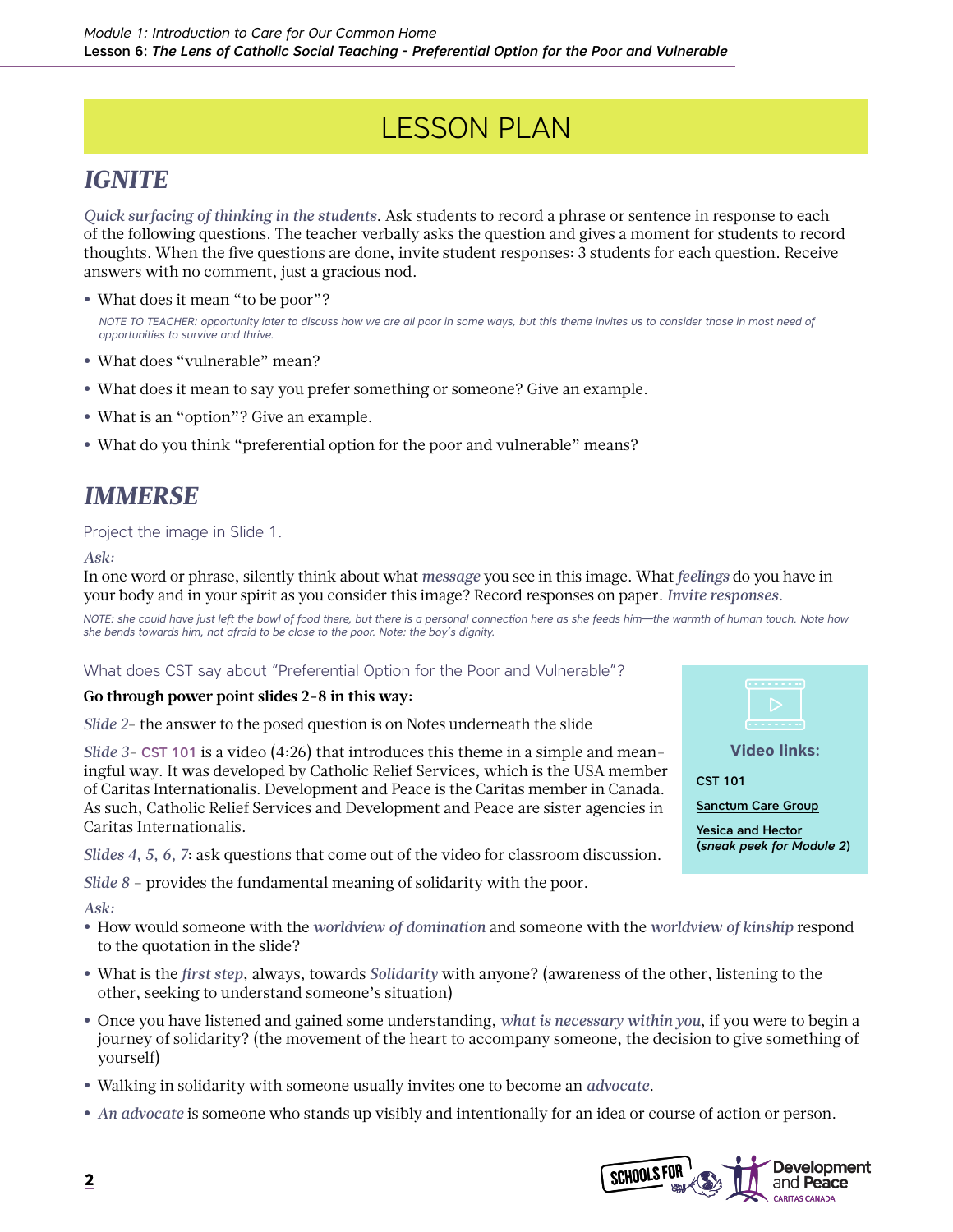### *COALESCE*

*Project Slide 9* – [Sanctum Care Group video \(4:16\) shares a local example](https://www.youtube.com/watch?v=w74GkSBOFoc) of a woman born and raised in Saskatoon who grew up like you and me, but her path took her into work with those rejected and marginalized in society primarily because of HIV. She advocated Sask Health and the Saskatoon community for a special care home for those with HIV. For more information: <http://sanctumcaregroup.com/>

### *After the view, ask:*

In this example, who are the poor and vulnerable? We do not know their backstory, but we do see that they fell through the cracks in society. What were their needs that were not met by the system? How does Sanctum demonstrate the catholic social teachings we have been talking about? Why do you think the filmmaker pays such attention to the eyes of people?

### *OPTION*

*In place of Sanctum as an example, one could introduce L'Arche here.* [www.larche.ca/](http://www.larche.ca/) L'Arche are communities of friendship and belonging for those with and without intellectual disabilities. They are worldwide and provide an excellent example of the meaning of this CST.

*Project Slide 10: What do we take for granted? It wasn't always like this.* Someone (peoples) had to advocate for each of these changes in our society: inclusive education, special care for the elderly, affordable homes for families, rules around polluting emissions, reconciliation with our indigenous peoples in Canada, wheelchair access to stores, theatres, and other public places.

*Preferential Option for the Poor and Vulnerable challenges individuals and societies to examine ethical and economic choices from the point of view of how they will affect the poor and vulnerable, not just in their locality but globally as well.*

We all have a choice about what kind of community, country, and world we want to live in. What if: no one cared about anyone else except themselves? *Our education should bring us to care about the world that we are part of*.

*Slide 11* – This is an important slide towards engaged citizenship. A major part of this suite of lesson plans is a call to action in Module 2, where we ask your class to join us as we respond to what is happening in the Amazon biome, with our campaign [For our Common Home](https://www.devp.org/en/campaign/forourcommonhome). For a sneak peak, check out [Meet Yesica and Hec](https://www.youtube.com/watch?v=MCA-_wwW-uo)[tor: speaking up For our Common Home](https://www.youtube.com/watch?v=MCA-_wwW-uo) or refer to the story of Sanctum just discussed. With Sanctum the health care system did not have the capacity to give attention to some fundamental needs of those with HIV/Aids, but through the advocacy of others, the health care system did step in to provide some funding and support for the work of Sanctum. Advocacy was very important, and it was effective.

### *CREATE*

Find an example within your own community or region of an agency or community action is giving preferential option to the poor and vulnerable. (Focus on the LOCAL.) Determine if this action is offering charity or is seeking to address root causes and bring change to a system.

Please consider making a donation to support our mission at Development and Peace – working with partner organizations in the Global South who promote alternatives to unfair social, political and economic structures, and educating Canadians about the causes of poverty and mobilizing towards actions for change. For more information www.devp.org

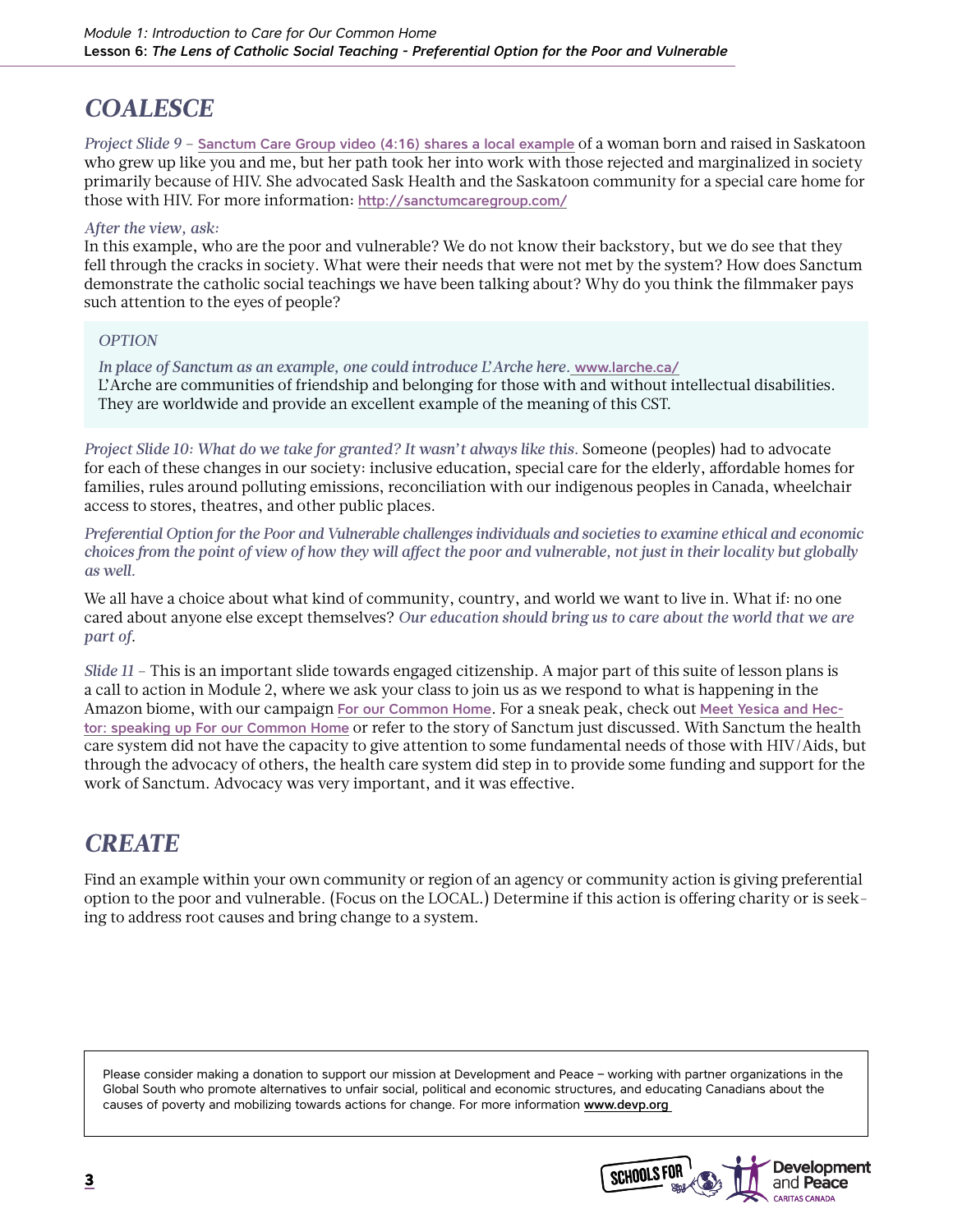# Catholic Social Teachings

In total, there are 7 themes within Catholic Social Teachings (CST). So far we have looked at "*Human Dignity*" and "*Solidarity*."

A third theme in CST is called "*Preferential Option for the Poor and Vulnerable.*"

Why does God call humanity to place the needs of society's most poor and vulnerable first?

Simply put, their need is greater.

*"Choosing to defend poor and vulnerable people does not imply that they are more valuable. Society is called*  to place the needs of the poor and vulnerable first in the same way parents pay special attention to a sick child. *The parents do not necessarily love the sick child more than the other children, but they make the sick child their top priority because of that child's greater need." (Living Justice and Peace, p. 65, St Mary's Press ©2008)*

Jesus was born poor.

What does this tell us about God?

*"Whatsoever you do to the least of my brothers and sisters, you do to me." (Matthew 25:40)*

| A lens of (circle one) is needed! |             |         |  |
|-----------------------------------|-------------|---------|--|
| dominion                          | stewardship | kinship |  |

### **Archbishop Tagle says**

"When we encounter the poor, let us encounter them as a fellow poor person not from a place of superiority." This is not so much about a *lens* as it is about a *mirror*.

What does it mean to use a *mirror* in your interaction with others?

"We should allow what we *see* and what we *know* to really touch us."

Why would that make a difference?

### HOW CAN I LIVE A PREFERENTIAL OPTION FOR THE POOR AND VULNERABLE?

- **•** Be charitable to the poor
- **•** Learn to see the poor as our brothers and sisters (part of OUR community of concern)
- **•** Encounter and come to know the poor (instead of ignoring or avoiding)
- **•** Examine the systems and policies that keep the poor poor (help propel change)

**You have a voice. You can choose to act.**